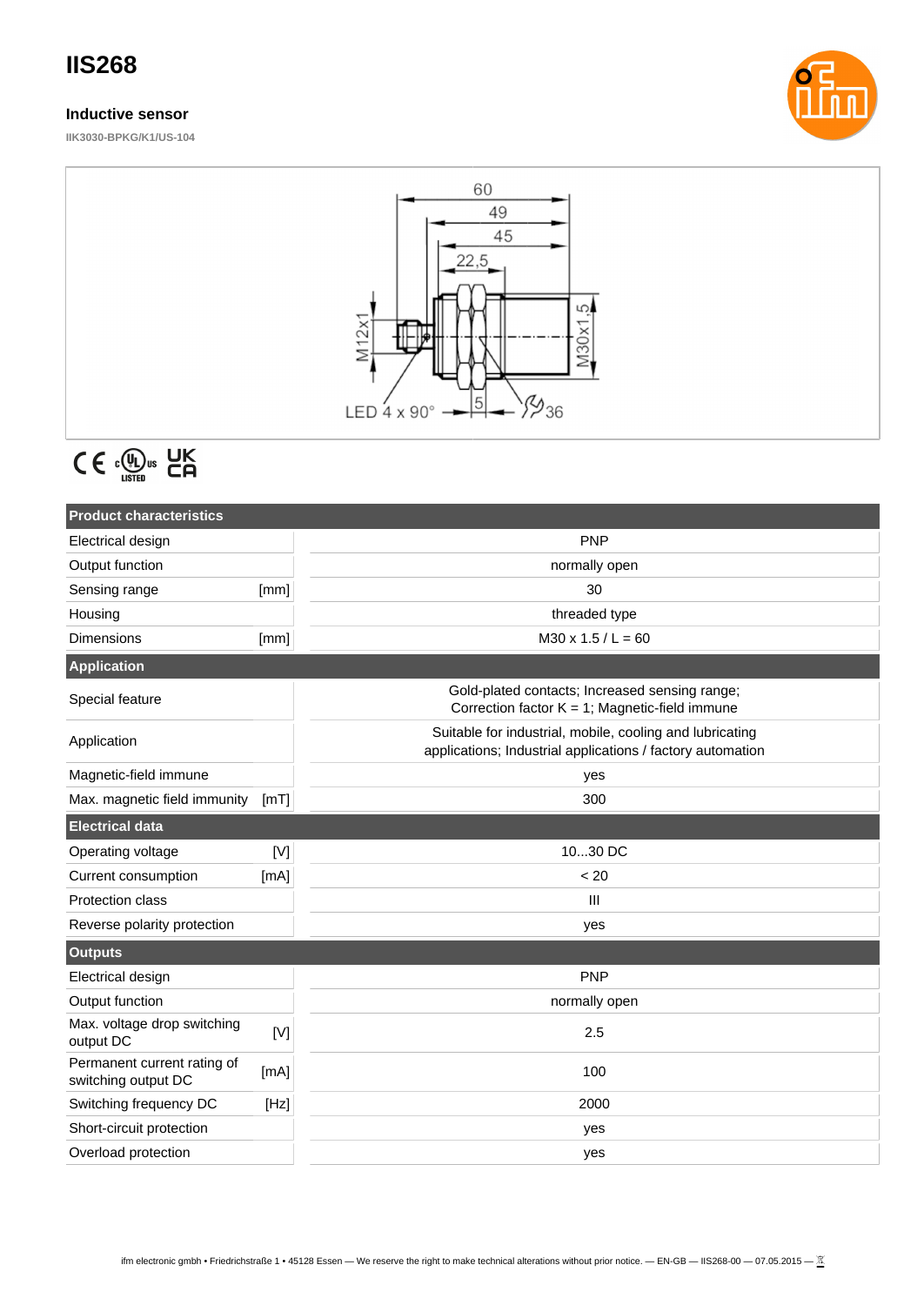### **IIS268**

### **Inductive sensor**

**IIK3030-BPKG/K1/US-104**



| <b>Detection zone</b>                |           |                                                                                                              |                                                                                     |  |  |
|--------------------------------------|-----------|--------------------------------------------------------------------------------------------------------------|-------------------------------------------------------------------------------------|--|--|
| Sensing range                        | [mm]      |                                                                                                              | 30                                                                                  |  |  |
| Real sensing range Sr                | [mm]      | $30 \pm 10 \%$                                                                                               |                                                                                     |  |  |
| Operating distance                   | [mm]      | 024.3                                                                                                        |                                                                                     |  |  |
| Increased sensing range              |           |                                                                                                              | yes                                                                                 |  |  |
| <b>Accuracy / deviations</b>         |           |                                                                                                              |                                                                                     |  |  |
| Correction factor                    |           | steel: 1 / stainless steel: 1 / brass: 1 / aluminium: 1 / copper: 1                                          |                                                                                     |  |  |
| <b>Hysteresis</b>                    | [% of Sr] | 315                                                                                                          |                                                                                     |  |  |
| [% of Sr]<br>Switch point drift      |           | $-1010$                                                                                                      |                                                                                     |  |  |
| Correction factor $K = 1$            |           |                                                                                                              | yes                                                                                 |  |  |
| <b>Operating conditions</b>          |           |                                                                                                              |                                                                                     |  |  |
| [°C]<br>Ambient temperature          |           | $-4085$                                                                                                      |                                                                                     |  |  |
| Protection                           |           | IP 65; IP 66; IP 67; IP 68; IP 69K                                                                           |                                                                                     |  |  |
| <b>Tests / approvals</b>             |           |                                                                                                              |                                                                                     |  |  |
|                                      |           | EN 61000-4-2 ESD                                                                                             | 4 KV CD / 8 KV AD                                                                   |  |  |
|                                      |           | EN 61000-4-3 HF radiated                                                                                     | 10 V/m                                                                              |  |  |
| <b>EMC</b>                           |           | EN 61000-4-4 Burst                                                                                           | $2$ kV                                                                              |  |  |
|                                      |           | EN 61000-4-6 HF conducted                                                                                    | 10 V                                                                                |  |  |
|                                      |           | EN 55011                                                                                                     | class B                                                                             |  |  |
| Vibration resistance                 |           | EN 60068-2-6 Fc                                                                                              | 20 g (103000 Hz) / 50 sweep<br>cycles, 1 octave per minute, in 3 axes               |  |  |
| Shock resistance                     |           | EN 60068-2-27 Ea                                                                                             | 100 g 11 ms half-sine; 3 shocks each in<br>every direction of the 3 coordinate axes |  |  |
| Continuous shock resistance          |           | EN 60068-2-27                                                                                                | 40 g 6 ms; 4000 shocks each in every<br>direction of the 3 coordinate axes          |  |  |
| Fast temperature change              |           | EN 60068-2-14 Na                                                                                             | TA = -40 °C; TB = 85 °C; t1 =<br>30 min; $t2 = 10$ s; 50 cycles                     |  |  |
| Salt spray test                      |           | EN 60068-2-52 Kb                                                                                             | severity level 5 (4 test cycles)                                                    |  |  |
| <b>MTTF</b>                          | [years]   | 470                                                                                                          |                                                                                     |  |  |
| Embedded software included           |           | yes                                                                                                          |                                                                                     |  |  |
|                                      |           | Ta                                                                                                           | $-2570$ °C                                                                          |  |  |
|                                      |           | Enclosure type                                                                                               | Type 1                                                                              |  |  |
| UL approval                          |           | voltage supply                                                                                               | Limited Voltage/Current                                                             |  |  |
|                                      |           | UL Approval no.                                                                                              | A005                                                                                |  |  |
|                                      |           | File number UL                                                                                               | E174191                                                                             |  |  |
| <b>Mechanical data</b>               |           |                                                                                                              |                                                                                     |  |  |
| Weight                               | [g]       | 91                                                                                                           |                                                                                     |  |  |
| Housing                              |           | threaded type                                                                                                |                                                                                     |  |  |
| Mounting                             |           |                                                                                                              | non-flush mountable                                                                 |  |  |
| Dimensions                           | [mm]      | $M30 \times 1.5 / L = 60$                                                                                    |                                                                                     |  |  |
| Thread designation                   |           |                                                                                                              | M30 x 1.5                                                                           |  |  |
| Materials                            |           | brass white bronze coated; sensing face: LCP white;<br>LED window: PEI; lock nuts: brass white bronze coated |                                                                                     |  |  |
| <b>Displays / operating elements</b> |           |                                                                                                              |                                                                                     |  |  |
| <b>Display</b>                       |           | switching status                                                                                             | 4 x LED, yellow                                                                     |  |  |